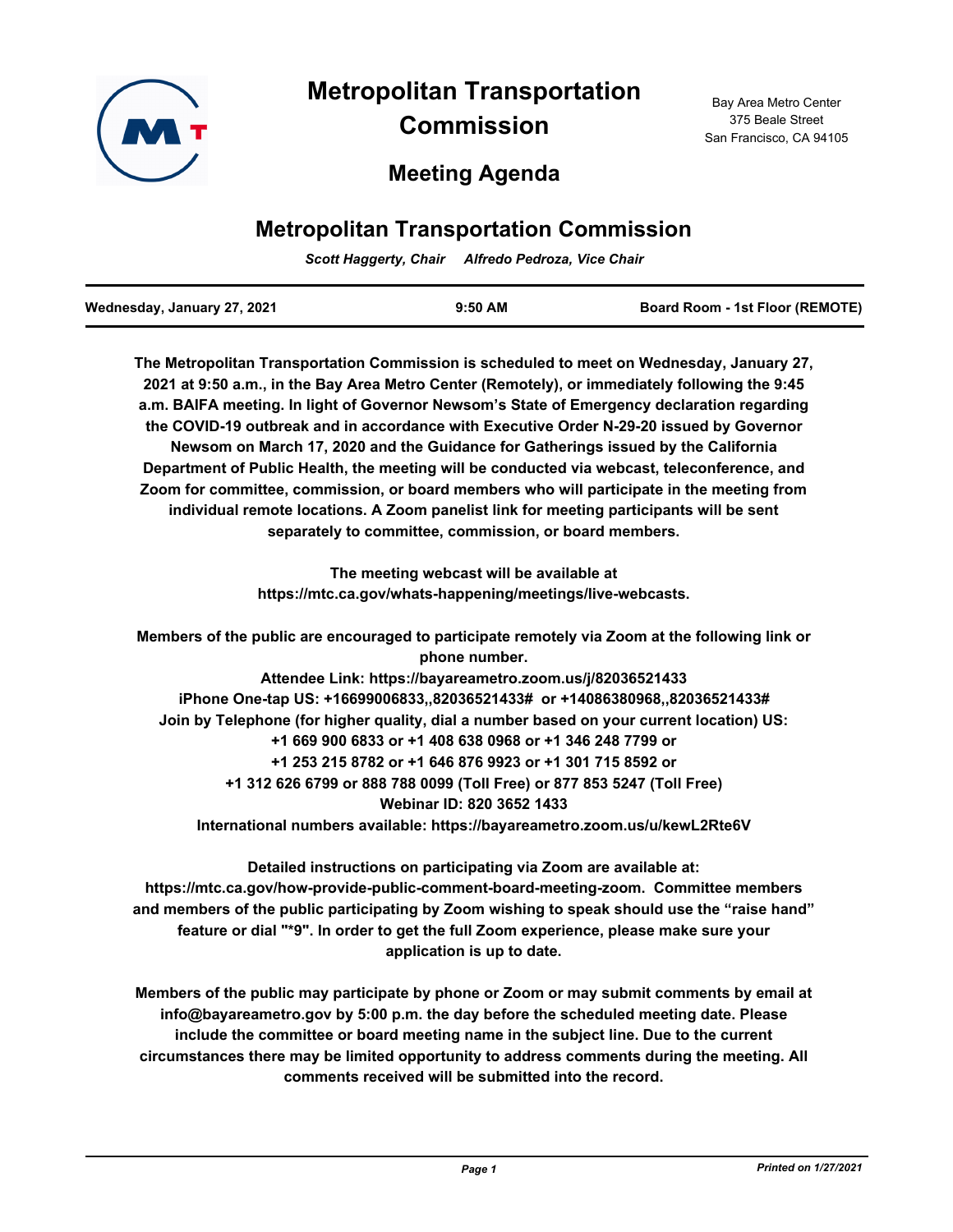#### **1. Call to Order / Roll Call / Confirm Quorum**

*A quorum of this Commission shall be a majority of its voting members (10).*

#### **2. Chair's Report (Haggerty)**

- MTC Resolution No. 4455 Resolution of Appreciation for Commissioner Warren Slocum on the occasion of his departure from MTC. **2a.** [21-0220](http://mtc.legistar.com/gateway.aspx?m=l&id=/matter.aspx?key=21813) Commission Approval *Action: Attachments:* [2a - 21-0220 Reso-4455 \(Slocum\).pdf](http://mtc.legistar.com/gateway.aspx?M=F&ID=ba26e293-8536-48d7-8ad5-08caa43f5610.pdf)
- MTC Resolution No. 4452 Resolution of Appreciation for Commissioner Jimmy Stracner on the occasion of his departure from MTC. **2b.** [21-0205](http://mtc.legistar.com/gateway.aspx?m=l&id=/matter.aspx?key=21798) Commission Approval *Action: Attachments:* [2b - 21-0205 Reso-4452 \(Stracner\).pdf](http://mtc.legistar.com/gateway.aspx?M=F&ID=277fcc6a-0ed9-4ffa-87b0-e9fee395cff4.pdf)
- **2c.** [21-0168](http://mtc.legistar.com/gateway.aspx?m=l&id=/matter.aspx?key=21761) Committee Assignments for New Commissioner Commission Approval *Action:*

#### **3. Ad-Hoc Nominating Committee Report (Spering)**

**3a.** [21-0131](http://mtc.legistar.com/gateway.aspx?m=l&id=/matter.aspx?key=21724) Recommendation for new Chair and Vice Chair *Action:* Information

### **4. Policy Advisory Council Report (Randi Kinman)**

#### **5. Executive Director's Report (McMillan)**

[21-0259](http://mtc.legistar.com/gateway.aspx?m=l&id=/matter.aspx?key=21852) Executive Director's Report

*Attachments:* [5 - 21-0259 - ED Report MTC January 2021.pdf](http://mtc.legistar.com/gateway.aspx?M=F&ID=8c5f33b7-d922-4777-94a9-2fc3ec4830ee.pdf)

#### **6. Commissioner Comments**

#### **7. Consent Calendar:**

**7a.** [21-0129](http://mtc.legistar.com/gateway.aspx?m=l&id=/matter.aspx?key=21722) Minutes of the December 16, 2020 meeting Commission Approval *Action: Attachments:* [7a - 21-0129 - Dec 16 Draft Commission Minutes.pdf](http://mtc.legistar.com/gateway.aspx?M=F&ID=490463bd-de23-491f-a21b-db948894ab3f.pdf)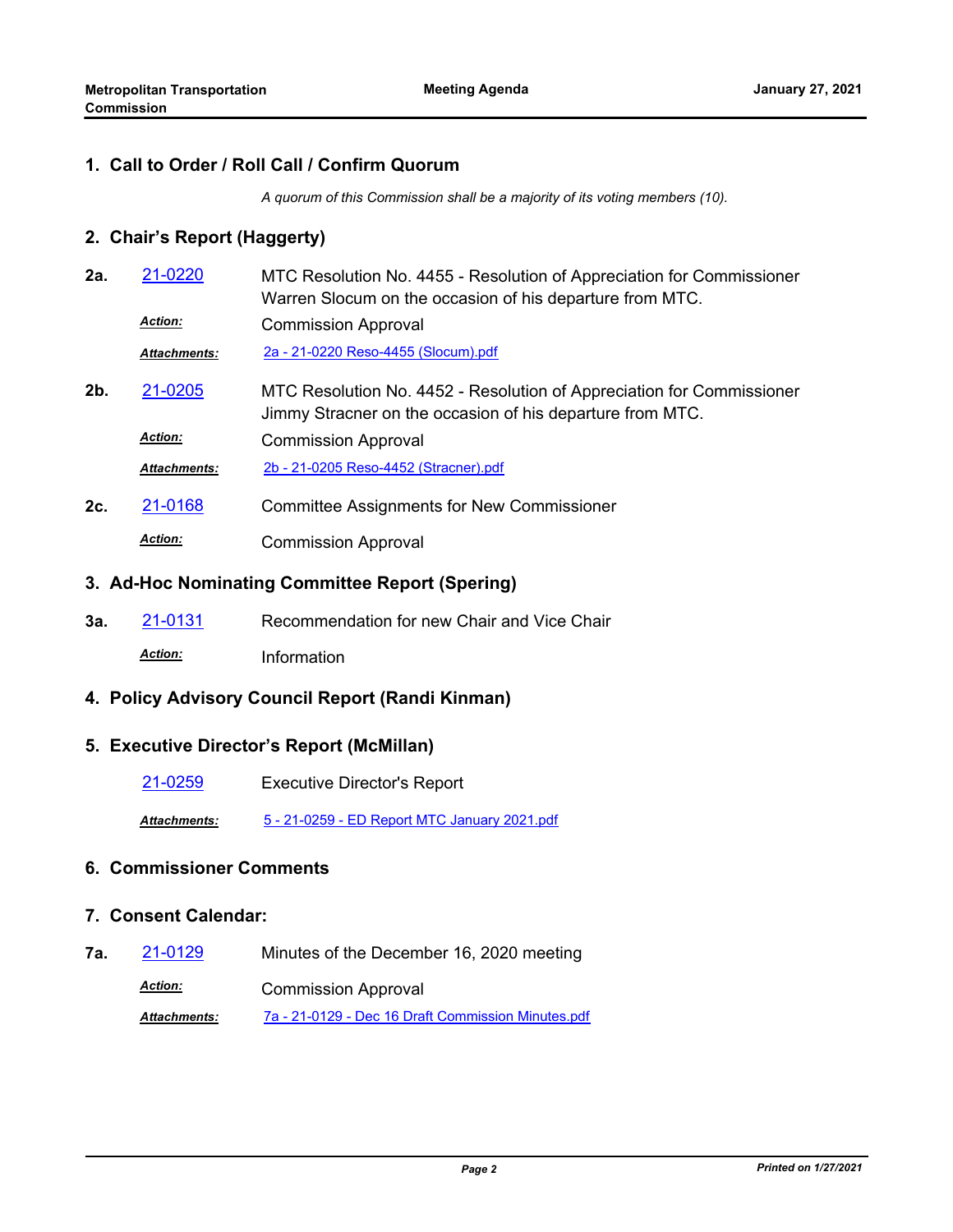| 7b. | 21-0230             | Monthly Report of Transit Operator Statistics                    |
|-----|---------------------|------------------------------------------------------------------|
|     | <b>Action:</b>      | Information                                                      |
|     | <b>Attachments:</b> | 7b - 21-0230 - Monthly Report of Transit Operator Statistics.pdf |

## *Programming and Allocations Committee*

| 7c. | 21-0053             | MTC Resolution No. 3682, Revised. Regional Measure 2 (RM2) Project<br>18: Rescission and reallocation of \$1.2 million in RM2 funds to MTC for the<br>Next Generation Clipper Project.                                                                                                       |
|-----|---------------------|----------------------------------------------------------------------------------------------------------------------------------------------------------------------------------------------------------------------------------------------------------------------------------------------|
|     | <b>Action:</b>      | <b>Commission Approval</b>                                                                                                                                                                                                                                                                   |
|     | Attachments:        | 7c - 21-0053 - Reso-3682 Next Generation Clipper Mobile.pdf                                                                                                                                                                                                                                  |
| 7d. | 21-0023             | MTC Resolution No. 4375, Revised. 2019 Transportation Improvement<br>Program (TIP) Amendment 2019-48.                                                                                                                                                                                        |
|     | <b>Action:</b>      | <b>Commission Approval</b>                                                                                                                                                                                                                                                                   |
|     | <b>Attachments:</b> | 7d - 21-0023 - Reso-4375 TIP Amendment 2019-48.pdf                                                                                                                                                                                                                                           |
| 7e. | 21-0052             | MTC Resolution Nos. 4430, Revised and 4431, Revised. Allocation of<br>\$2.2 million in FY 2020-21 Transportation Development Act (TDA) funds<br>and State Transit Assistance (STA) funds to Petaluma and SMART to<br>support transit operations.                                             |
|     | Action:             | <b>Commission Approval</b>                                                                                                                                                                                                                                                                   |
|     | Attachments:        | 7e - 21-0052 - Resos 4430-4431 Allocation to SMART and Petaluma.pdf                                                                                                                                                                                                                          |
| 7f. | 21-0051             | MTC Resolution No. 4433. FY 2020-21 Adopt the Transportation<br>Development Act (TDA) Productivity Improvement Program (PIP).                                                                                                                                                                |
|     | Action:             | <b>Commission Approval</b>                                                                                                                                                                                                                                                                   |
|     | Attachments:        | 7f - 21-0051 - Reso-4433 FY2020-21 TDA PIP.pdf                                                                                                                                                                                                                                               |
| 7g. | 21-0033             | STIP Amendment Request for Contra Costa County. Concurrence with<br>STIP Amendment Request to reprogram \$9.2 million from I-80 San Pablo<br>Dam Road interchange to the Bollinger Canyon Rd - Iron Horse Trail (IHT)<br>Pedestrian and Bicycle Overcrossing project in Contra Costa County. |
|     | Action:             | <b>Committee Approval</b>                                                                                                                                                                                                                                                                    |
|     | <b>Attachments:</b> | 7g - 21-0033 - STIP CCTA Amendment.pdf                                                                                                                                                                                                                                                       |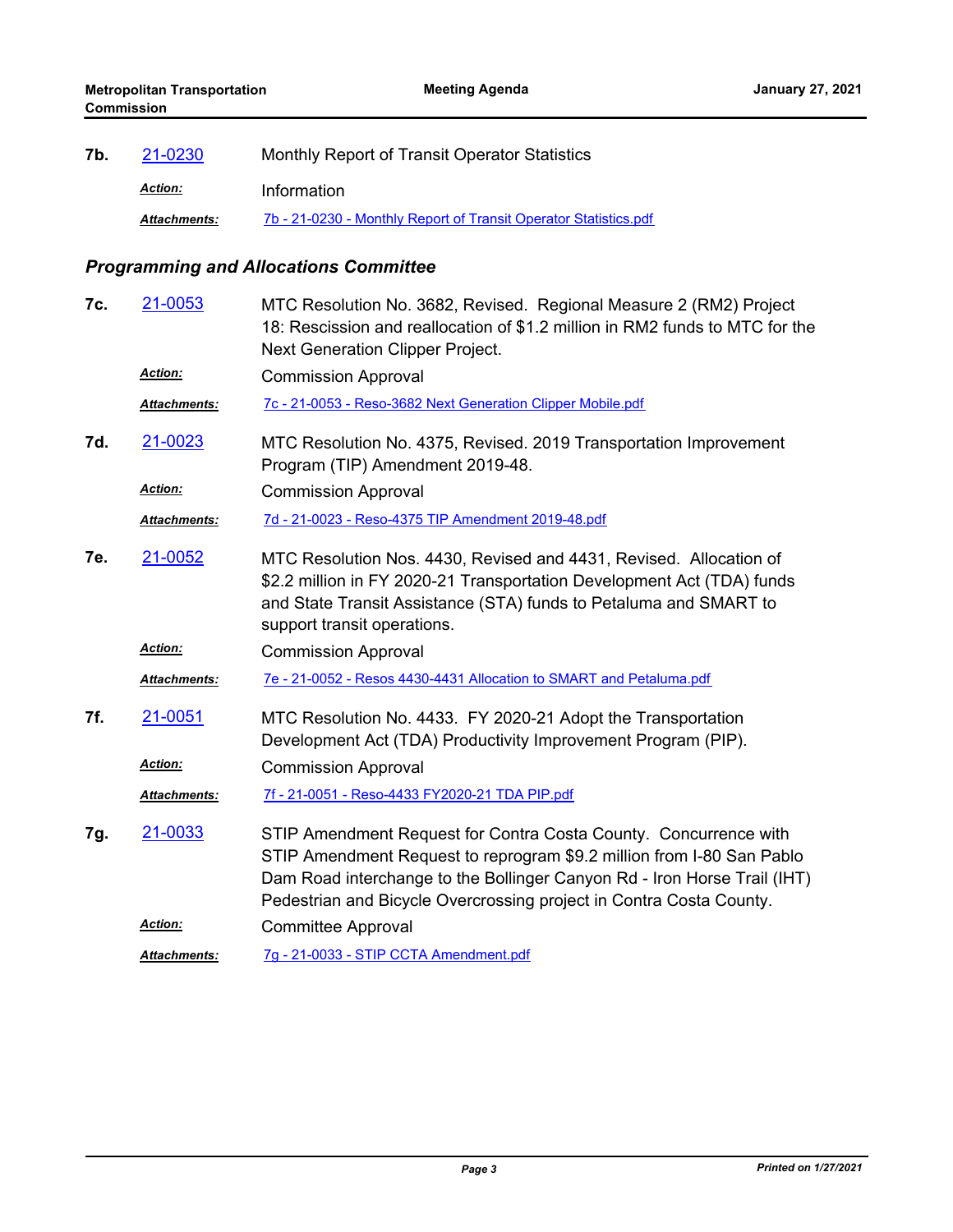#### **Committee Reports**

#### **8. Administration Committee (Glover)**

MTC Resolution No. 4422, Revised - MTC FY 2020-21 Agency Operating Budget Amendment **8a.** [21-0108](http://mtc.legistar.com/gateway.aspx?m=l&id=/matter.aspx?key=21701)

> Staff recommends approval of MTC Resolution No. 4422, Revised, Amendment 2, increasing the MTC FY 2020-21 Agency Operating Budget by \$200,000. The increased cost will be covered by an increase in the transfer from the undesignated operating reserve which had an estimated balance of \$32 million at the start of FY 2020-21.

Commission Approval *Action:* Attachments: [8a - 21-0108 - Reso-4422 FY2020-21 MTC Operating and Capital Budgets Ame](http://mtc.legistar.com/gateway.aspx?M=F&ID=6b1cd600-e766-4c2d-b665-b9af9687bab0.pdf)

#### **9. Programming and Allocations Committee (Josefowitz)**

MTC Resolution No. 4453 - Programming of Coronavirus Response and Relief Supplementary Appropriations Act of 2021 Proposed programming of approximately \$180 million of Coronavirus Response and Relief Appropriations Act of 2021(CRRSAA) funding to Bay Area transit operators that received insufficient shares of CARES Act funding due to inaccurate revenue loss forecasts. **9a.** [21-0207](http://mtc.legistar.com/gateway.aspx?m=l&id=/matter.aspx?key=21800) Commission Approval *Action:* [9a - 21-0207 - 1-Reso-4453 Covid Relief Programming SummarySheet.pdf](http://mtc.legistar.com/gateway.aspx?M=F&ID=3048172c-9a08-4138-80c8-2cc08183cae2.pdf) [9a - 21-0207 - 2-tmp-4453.pdf](http://mtc.legistar.com/gateway.aspx?M=F&ID=353601ba-4397-4804-920f-2a38a4867f1e.pdf) [9a - 21-0207 - 3-tmp-4453\\_Attachment-A.pdf](http://mtc.legistar.com/gateway.aspx?M=F&ID=c296027e-30e4-49a8-8521-112ac0465a89.pdf) *Attachments:*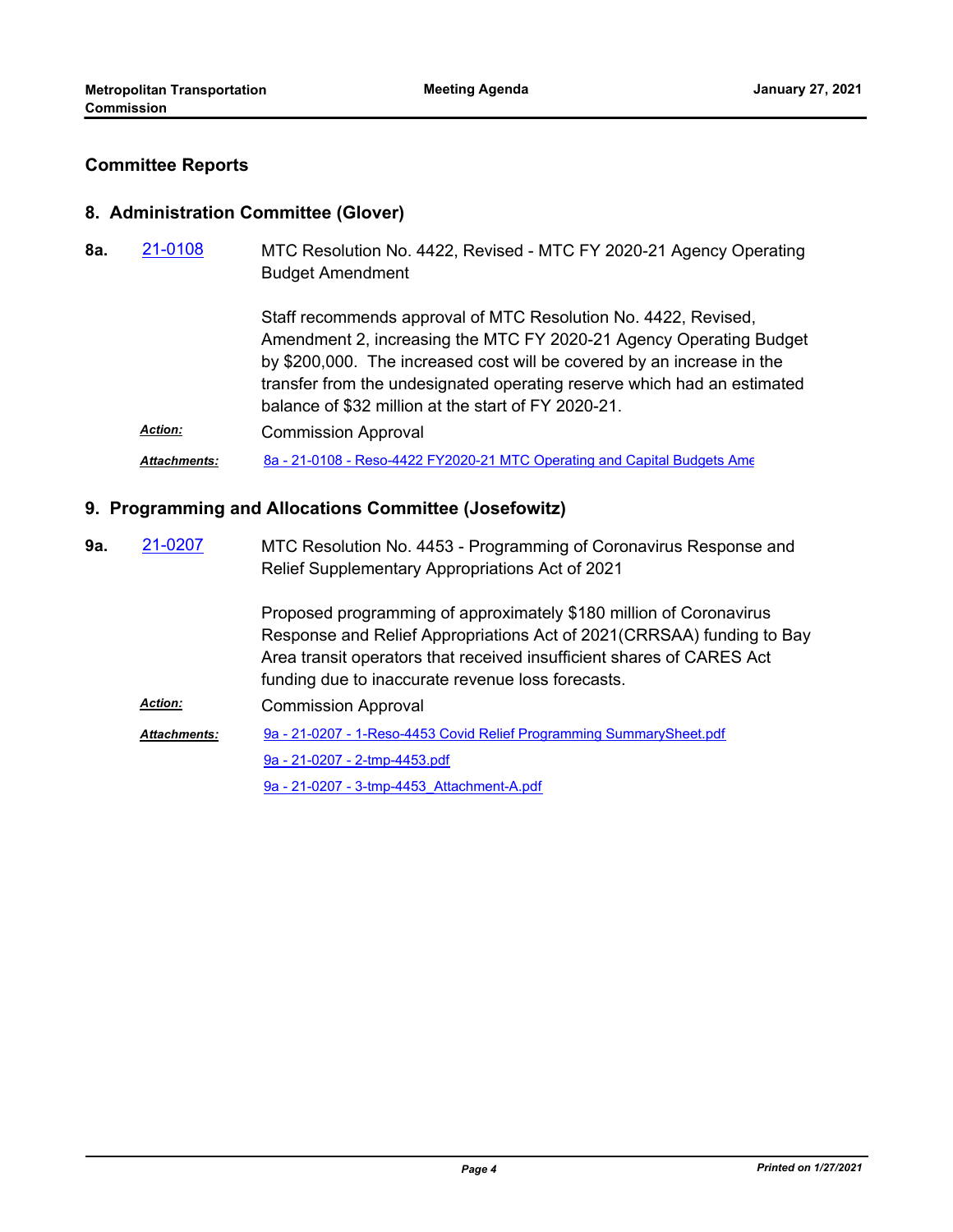| 9b. | 20-1631             | MTC Resolution No. 4444. Transit Capital Priorities Policy for Funding<br>Starting FY2020-21.                                                                                                                                                                                                                                                                                                                                                                                                                                                             |  |
|-----|---------------------|-----------------------------------------------------------------------------------------------------------------------------------------------------------------------------------------------------------------------------------------------------------------------------------------------------------------------------------------------------------------------------------------------------------------------------------------------------------------------------------------------------------------------------------------------------------|--|
|     |                     | This item proposes to establish the Transit Capital Priorities (TCP)<br>Process and Criteria for funding starting with FY2020-21. The TCP policy<br>governs the programming of Federal Transit Administration formula funds,<br>bridge tolls and other regional revenues designated for Core Capacity<br>Challenge Grant Program projects (MTC Resolution No. 4123), and<br>STP/CMAQ funds designated for Transit Priorities through the One Bay<br>Area Grant program for transit capital replacement and rehabilitation,<br>maintenance and operations. |  |
|     | Action:             | <b>Commission Approval</b>                                                                                                                                                                                                                                                                                                                                                                                                                                                                                                                                |  |
|     | Attachments:        | 9b - 20-1631 - Reso-4444 TCP Policy.pdf                                                                                                                                                                                                                                                                                                                                                                                                                                                                                                                   |  |
|     |                     | 9b - CORRESPONDENCE - Voices for Public Transportation 01-26-2021.pdf                                                                                                                                                                                                                                                                                                                                                                                                                                                                                     |  |
| 9c. | 20-1603             | MTC Resolution Nos. 3925, Revised and 4202, Revised. Safe and<br>Seamless Mobility Quick-Strike Program.                                                                                                                                                                                                                                                                                                                                                                                                                                                  |  |
|     |                     | Adopt the policy framework for a Safe and Seamless Mobility Quick-Strike<br>program to be funded through capacity created by the Federal Highway<br>Infrastructure Program.                                                                                                                                                                                                                                                                                                                                                                               |  |
|     | Action:             | <b>Commission Approval</b>                                                                                                                                                                                                                                                                                                                                                                                                                                                                                                                                |  |
|     | <b>Attachments:</b> | 9c - 20-1603 1-Safe & Seamless Update to Commission.pdf                                                                                                                                                                                                                                                                                                                                                                                                                                                                                                   |  |
|     |                     | 9c - 20-1603 2-Attachment 1 Appendix A-11.pdf                                                                                                                                                                                                                                                                                                                                                                                                                                                                                                             |  |
|     |                     | 9c - 20-1603 3-Resos 3925-4202 Seamless Mobility.pdf                                                                                                                                                                                                                                                                                                                                                                                                                                                                                                      |  |
|     |                     | 9c - CORRESPONDENCE - Bay Area Bicycle Advocacy Organizations 202101                                                                                                                                                                                                                                                                                                                                                                                                                                                                                      |  |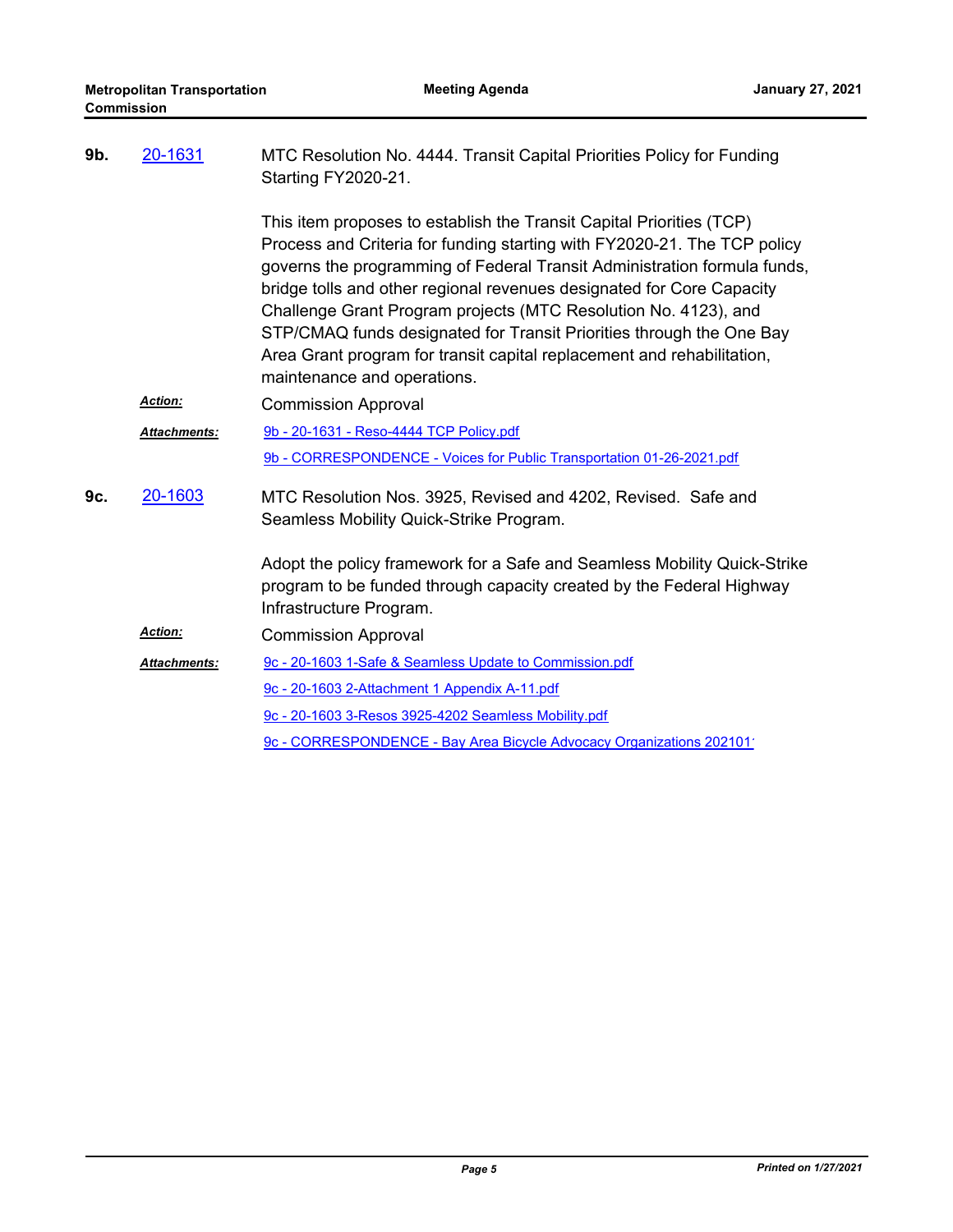### **10. Planning Committee (Spering)**

| 10a. | 20-1685             | MTC Resolution No. 4451: Plan Bay Area 2050 Final Blueprint: Approval<br>as Preferred Environmental Impact Report (EIR) Alternative                                                                                |  |
|------|---------------------|--------------------------------------------------------------------------------------------------------------------------------------------------------------------------------------------------------------------|--|
|      |                     | Presentation on the Plan Bay Area 2050 Final Blueprint Outcomes,<br>including performance & equity outcomes, and recommendation to<br>advance the Final Blueprint as the Preferred Alternative in the EIR process. |  |
|      | <b>Action:</b>      | <b>Commission Approval</b>                                                                                                                                                                                         |  |
|      | <b>Attachments:</b> | 10a - HANDOUT PBA50 FinalBlueprint PreferredEIRAIt Attachments F REVISE                                                                                                                                            |  |
|      |                     | 10a - HANDOUT - Presentation PBA50 AffordableHousing Equity AdditionalC                                                                                                                                            |  |
|      |                     | 10a - 20-1685 1-PBA50 FinalBlueprint PreferredEIRAIt Summary Sheet and PP                                                                                                                                          |  |
|      |                     | 10a - 20-1685 2-PBA50 FinalBlueprint PreferredEIRAIt Attachments B-G.pdf                                                                                                                                           |  |
|      |                     | 10a - 20-1685 3-PBA50 FinalBlueprint PreferredEIRAIt MTC Res. No 4451 and                                                                                                                                          |  |
|      |                     | 10a - 20-1685 4-Late Handout-1-RHNA-final letter.pdf                                                                                                                                                               |  |
|      |                     | 10a - CORRESPONDENCE - Final Plan Bay Area Itr to MTC2 (002) (Breed-Ror                                                                                                                                            |  |
|      |                     | 10a - CORRESPONDENCE - RHNA PBA50 FINAL - City of Palo Alto 01-21-20                                                                                                                                               |  |

- **11. Public Comment / Other Business**
- **12. Adjournment / Next Meetings:**

**The next meeting of the Metropolitan Transportation Commission is scheduled to be held on Wednesday, February 24, 2021 at 9:50 a.m. at the Bay Area Metro Center, 375 Beale Street, San Francisco, CA 94105 (remotely and by webcast as appropriate depending on the status of any shelter in place orders).**